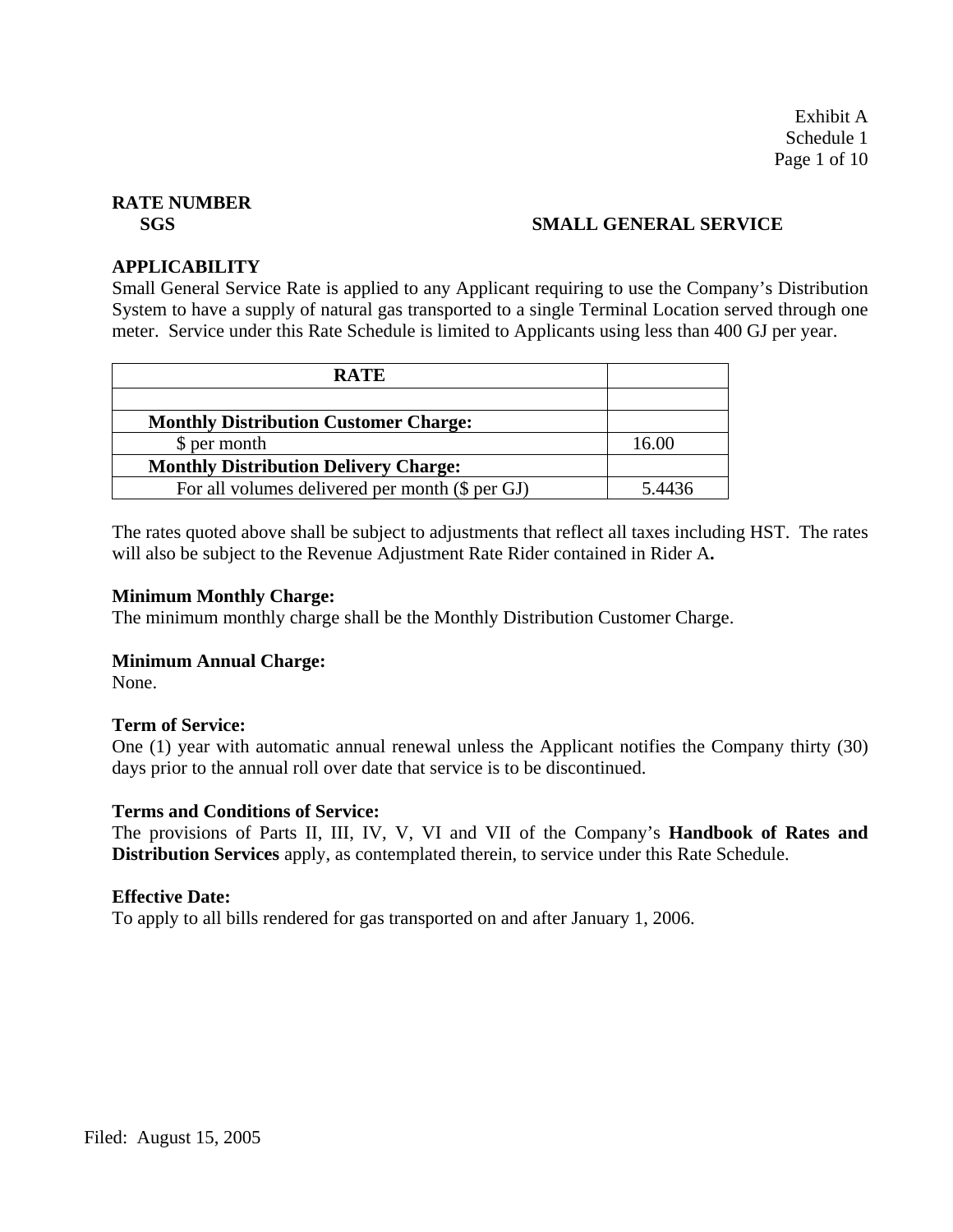#### **GS GENERAL SERVICE**

# **APPLICABILITY**

General Service Rate is applied to any Applicant requiring to use the Company's Distribution System to have a supply of natural gas transported to a single Terminal Location served through one meter. Service under this Rate Schedule is limited to Applicants using more than 400 GJ but less than 2000 GJ per year.

| <b>RATE</b>                                     |        |
|-------------------------------------------------|--------|
|                                                 |        |
| <b>Monthly Distribution Customer Charge:</b>    |        |
| \$ per month                                    | 16.00  |
| <b>Monthly Distribution Delivery Charge:</b>    |        |
| For all volumes delivered per month (\$ per GJ) | 7 1820 |

The rates quoted above shall be subject to adjustments that reflect all taxes including HST. The rates will also be subject to the Revenue Adjustment Rate Rider contained in Rider A**.** 

#### **Minimum Monthly Charge:**

The minimum monthly charge shall be the Monthly Distribution Customer Charge.

#### **Minimum Annual Charge:**

None.

#### **Term of Service:**

One (1) year with automatic annual renewal unless the Applicant notifies the Company thirty (30) days prior to the annual roll over date that service is to be discontinued.

#### **Terms and Conditions of Service:**

The provisions of Parts II, III, IV, V, VI and VII of the Company's **Handbook of Rates and Distribution Services** apply, as contemplated therein, to service under this Rate Schedule.

#### **Effective Date:**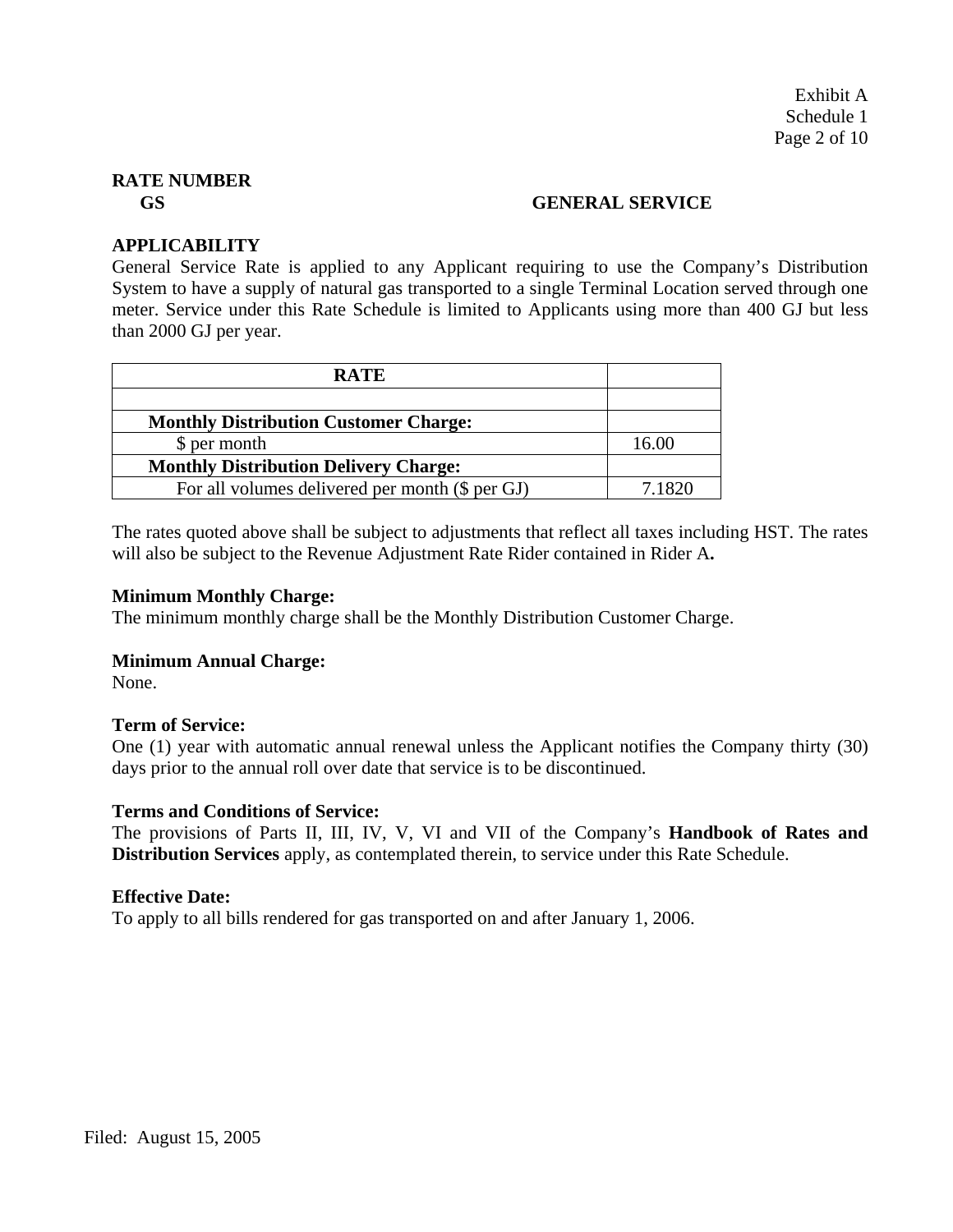# **CGS CONTRACT GENERAL SERVICE**

# **APPLICABILITY**

Contract General Service Rate is applied to any Applicant requiring to use the Company's Distribution System to have a supply of natural gas transported to a single Terminal Location served through one meter. Service under this Rate Schedule is limited to Applicants using more than 2000 GJ per year with a Contract Demand of not less than 6 GJ per day.

| <b>RATE</b>                                         |       |
|-----------------------------------------------------|-------|
|                                                     |       |
| <b>Monthly Distribution Delivery Charge:</b>        |       |
| Demand Charge per GJ of Contract Demand (\$ per GJ) | 5.20  |
| For all volumes delivered per month (\$ per GJ)     | 58919 |

The rates quoted above shall be subject to adjustments that reflect all taxes including HST. The rates will also be subject to the Revenue Adjustment Rate Rider contained in Rider A**.**

#### **Billing Demand:**

The Billing Demand shall be the Contract Demand. However, in the event that any Applicant exceeds such Contract Demand in the period of December 1 through March 31 of any contract year, Applicant's actual maximum daily demand between December 1 and March 31 shall be the Billing Demand for the entire applicable contract year. The Applicant will be charged, and shall pay, accordingly for both prospective use and for use since the beginning of the then current contract term. Authorized Overrun will not institute application of this ratchet provision.

#### **Minimum Monthly Charge:**

The minimum monthly charge shall be the Monthly Distribution Delivery Demand Charge.

#### **Minimum Annual Charge:**

The minimum annual charge will be imposed in the event the Applicant uses less than 2000 GJ per year and will equal the demand charges plus the difference between actual annual consumption and 2000 GJ billed at \$5.8919 per GJ.

#### **Term of Service:**

One year (1) with automatic annual renewal unless the Applicant notifies the Company thirty (30) days prior to the annual roll over date that service is to be discontinued.

#### **Terms and Conditions of Service:**

The provisions of Parts II, III, IV, V, VI and VII of the Company's **Handbook of Rates and Distribution Services** apply, as contemplated therein, to service under this Rate Schedule. At the Company's option, each Applicant served under this Rate Schedule shall enter into a Service Agreement with the Company.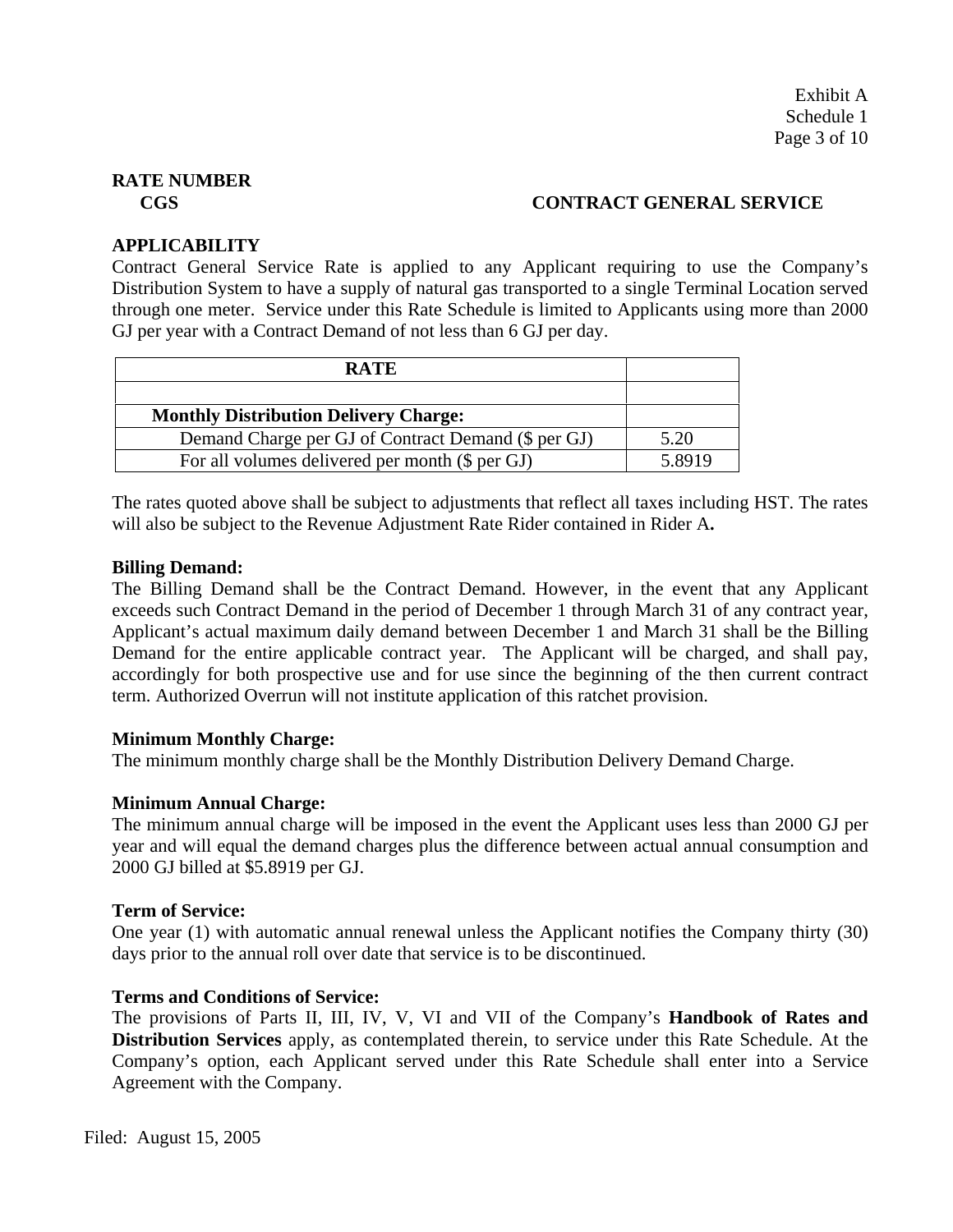#### **Effective Date:**

To apply to all bills rendered for gas transported on and after January 1, 2006.

# **Special Metering Provision:**

For Applicants taking service under this Rate Schedule, the Company may install metering and communication devices, which will provide the Company with hourly and daily consumption data.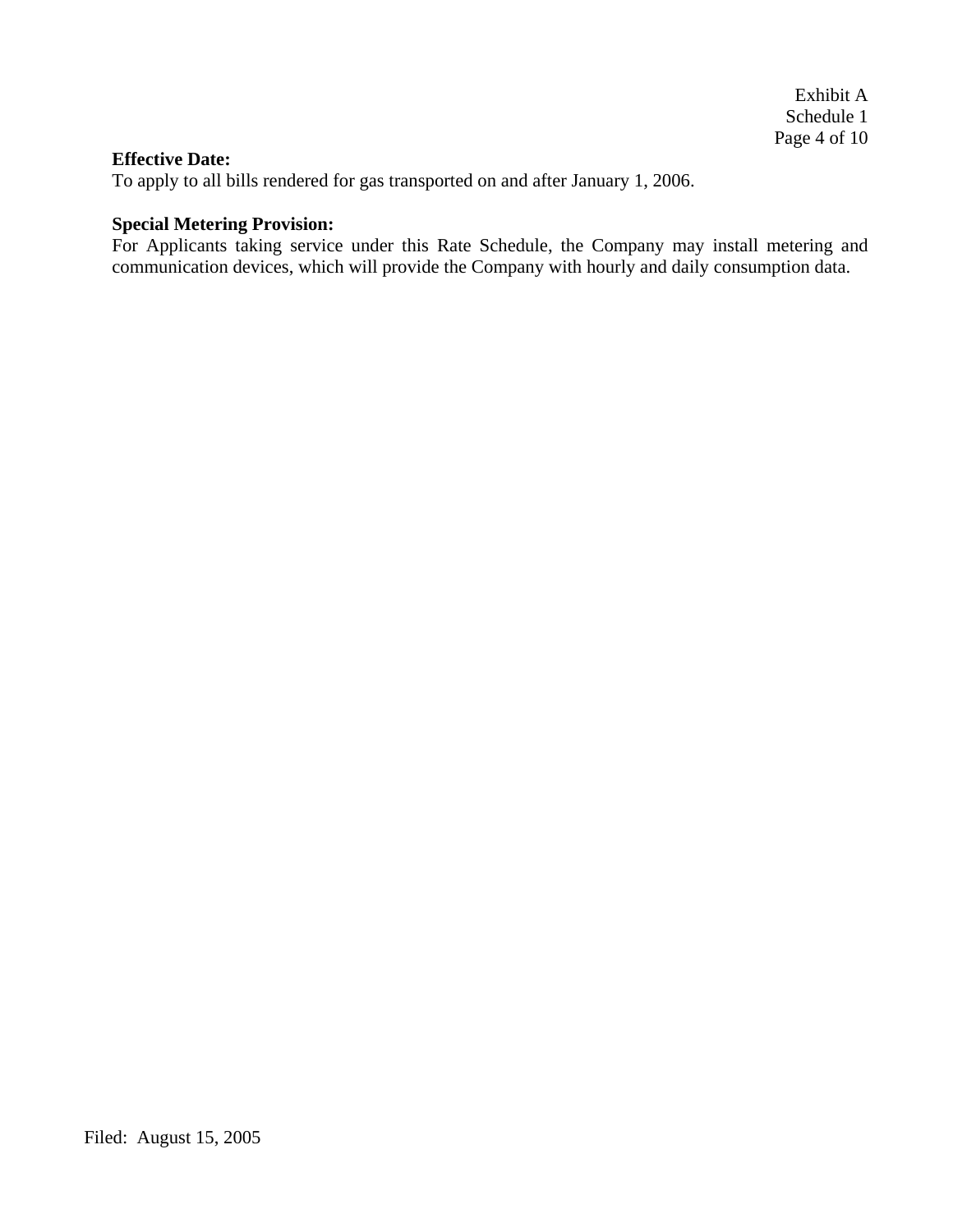# **CLGS-LFO CONTRACT LARGE GENERAL SERVICE LFO**

# **APPLICABILITY**

Contract Large General Service LFO Rate is applied to any Applicant whose alternate fuel is Light Fuel Oil (#2), Liquid Petroleum Gas, Kerosene or Electricity, requiring to use the Company's Distribution System to have a supply of natural gas transported to a single Terminal Location served through one meter. Service under this rate schedule is limited to Applicants using more than 14,000 GJ per year who enter into a service contract with the Company for a Contract Demand of not less than 40 GJ per day.

| <b>RATE</b>                                                          |        |
|----------------------------------------------------------------------|--------|
|                                                                      |        |
| <b>Monthly Distribution Delivery Charge:</b>                         |        |
| Demand Charge per GJ of Contract Demand (\$ per GJ)                  | 5.20   |
| For the first 33,000 GJ delivered per month (\$ per GJ)              | 2.3910 |
| For the next $25,000$ GJ delivered per month (\$ per GJ)             | 0.1900 |
| For volumes delivered in excess of $58,000$ GJ per month (\$ per GJ) | 0.0800 |

The rates quoted above shall be subject to adjustments that reflect all taxes including HST. The rates will also be subject to the Revenue Adjustment Rate Rider contained in Rider A**.** EGNB may apply the Revenue Adjustment Rate Rider, in the same or different amounts, to any one or more of the Monthly Distribution Delivery Charges contained in the Rate Schedule.

#### **Billing Demand:**

The Billing Demand shall be the Contract Demand. However, in the event that any Applicant exceeds such Contract Demand in the period of December 1 through March 31 of any contract year, Applicant's actual maximum daily demand between December 1 and March 31 shall be the Billing Demand for the entire applicable contract year. The Applicant will be charged, and shall pay, accordingly for both prospective use and for use since the beginning of the then current contract term. Authorized Overrun will not institute application of this ratchet provision.

#### **Minimum Monthly charge:**

The minimum monthly charge shall be the Monthly Distribution Delivery Demand Charge.

#### **Minimum Annual Charge:**

The minimum annual charge will be imposed in the event the Applicant uses less than 14,000 GJ per year and will equal the demand charges plus the difference between actual annual consumption and 14,000 GJ billed at \$2.3910 per GJ.

#### **Term of Service:**

One year (1) with automatic annual renewal unless the Applicant notifies the Company thirty (30) days prior to the annual roll over date that service is to be discontinued.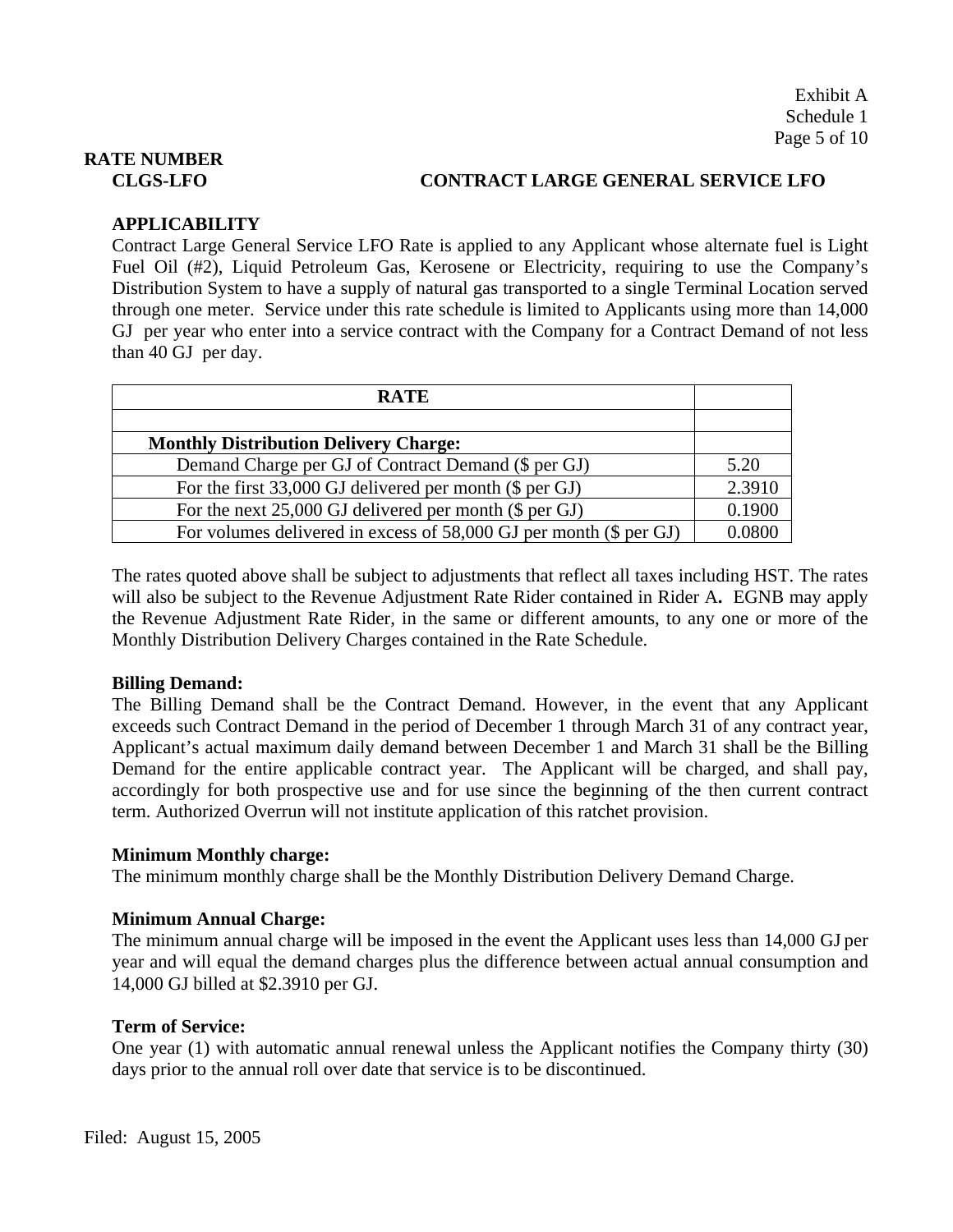Exhibit A Schedule 1 Page 6 of 10

#### **Terms and Conditions of Service:**

The provisions of Parts II, III, IV, V, VI and VII of the Company's **Handbook of Rates and Distribution Services** apply, as contemplated therein, to service under this Rate Schedule. Each Applicant served under this Rate Schedule shall enter into a Service Agreement with the Company.

#### **Effective Date:**

To apply to all bills rendered for gas transported on and after January 1, 2006.

#### **Special Metering Provision:**

For Applicants taking service under this Rate Schedule, the Company shall install metering and communication devices, which will provide the Company with hourly and daily consumption data.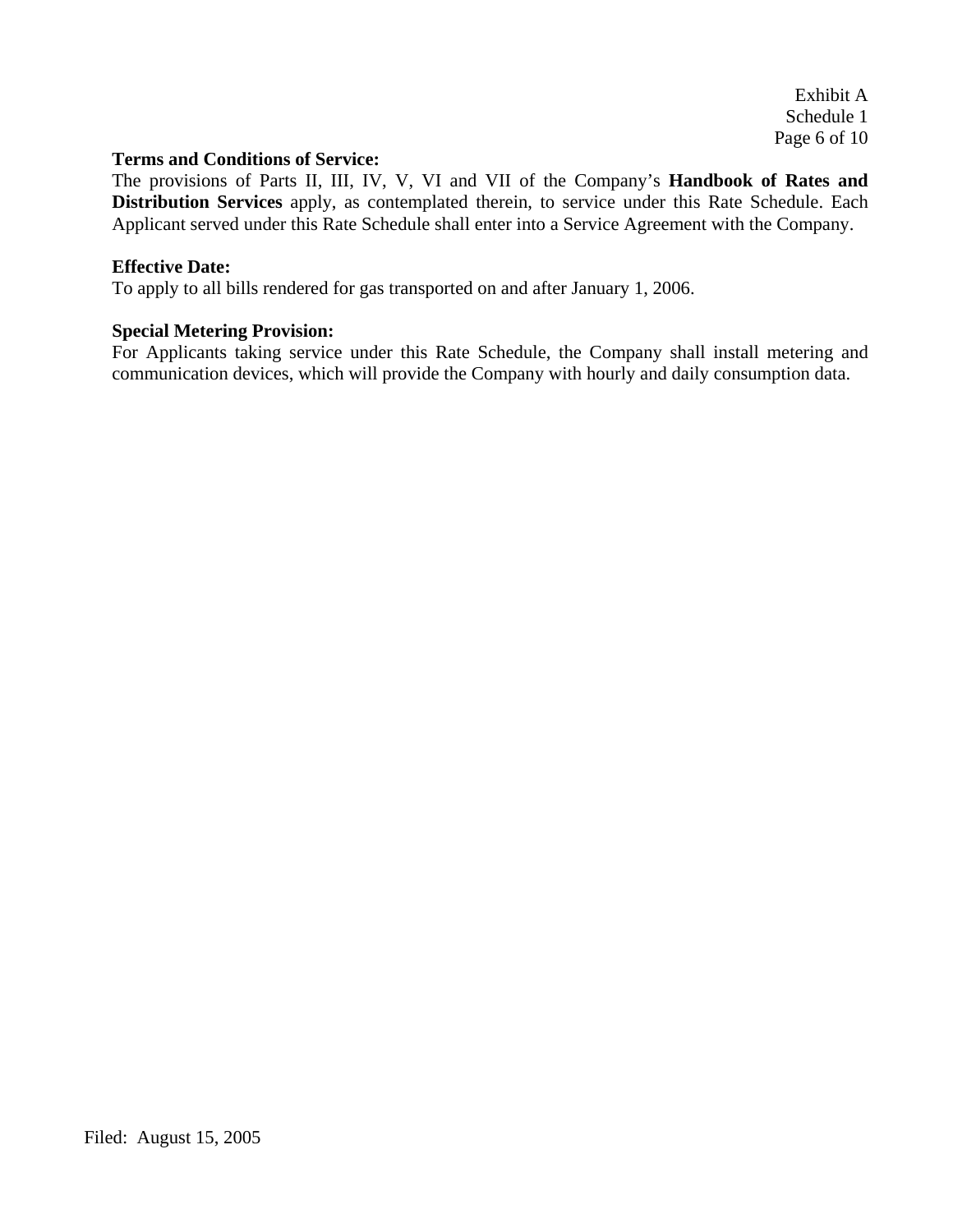#### **OPS** OFF PEAK SERVICE

#### **APPLICABILITY**

Off Peak Service Rate is applied to any Applicant requiring to use the Company's Distribution System to have a supply of natural gas transported to a single Terminal Location served through one meter for the months of April through November. Service under this Rate Schedule is limited to Applicants using less than 2000 GJ for the applicable period.

| <b>RATE</b>                                     | <b>Billing Month</b>               |                                    |
|-------------------------------------------------|------------------------------------|------------------------------------|
|                                                 | <b>December to</b><br><b>March</b> | <b>April to</b><br><b>November</b> |
| <b>Monthly Distribution Customer Charge:</b>    |                                    |                                    |
| \$ per month                                    | NA                                 | 12.00                              |
| <b>Monthly Distribution Delivery Charge:</b>    |                                    |                                    |
| For all volumes delivered per month (\$ per GJ) | <b>NA</b>                          | 5.3865                             |

The rates quoted above shall be subject to adjustments that reflect all taxes including HST. The rates will also be subject to the Revenue Adjustment Rate Rider contained in Rider A**.** 

#### **Minimum Monthly Charge:**

The minimum monthly charge shall be the Monthly Distribution Customer Charge.

#### **Minimum Annual Charge:**

None.

#### **Seasonal Overrun Charge:**

Any volume of gas consumed during the months of December through March inclusively will be subject to an additional Seasonal Overrun Charge of \$4.00 per GJ.

#### **Term of Service:**

One (1) year with automatic annual renewal unless the Applicant notifies the Company thirty (30) days prior to the annual roll over date that service is to be discontinued.

#### **Terms and Conditions of Service:**

The provisions of Parts II, III, IV, V, VI and VII of the Company's **Handbook of Rates and Distribution Services** apply, as contemplated therein, to service under this Rate Schedule.

#### **Effective Date:**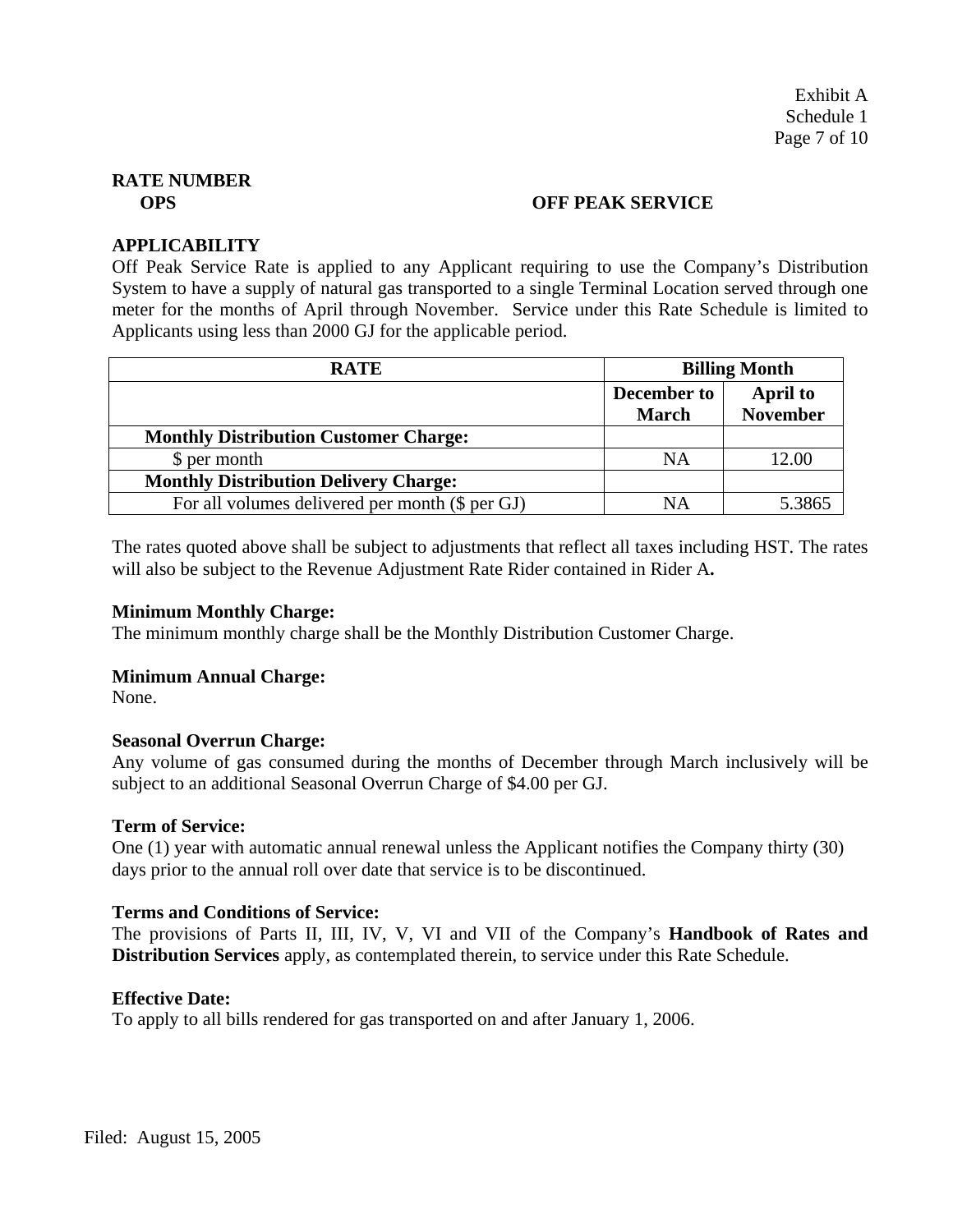# **CLVOPS CONTRACT LARGE VOLUME OFF PEAK SERVICE**

# **APPLICABILITY**

Contract Large Volume Off Peak Service Rate is applied to any Applicant requiring to use the Company's Distribution System to have a supply of natural gas transported to a single Terminal Location served through one meter for the months of April through November. Service under this Rate Schedule is limited to Applicants using more than 2000 GJ for the applicable period who enter into a service contract with the Company.

| <b>RATE</b>                                         | <b>Billing Month</b>        |                                    |
|-----------------------------------------------------|-----------------------------|------------------------------------|
|                                                     | December to<br><b>March</b> | <b>April to</b><br><b>November</b> |
| <b>Monthly Distribution Delivery Charge:</b>        |                             |                                    |
| Demand Charge per GJ of Contract Demand (\$ per GJ) | <b>NA</b>                   | 3.90                               |
| For all volumes delivered per month (\$ per GJ)     | NΑ                          | 4.4189                             |

The rates quoted above shall be subject to adjustments that reflect all taxes including HST. The rates will also be subject to the Revenue Adjustment Rate Rider contained in Rider A**.** 

#### **Billing Demand:**

The Billing Demand shall be the Contract Demand. However, in the event that any Applicant exceeds such Contract Demand in the period of April 1 through November 30 of any contract year, Applicant's actual maximum daily demand between April 1 and November 30 shall be the Billing Demand for the entire applicable contract year. The Applicant will be charged, and shall pay, accordingly for both prospective use and for use since the beginning of the then current contract term. Authorized Overrun will not institute application of this ratchet provision.

#### **Minimum Monthly Charge:**

The minimum monthly charge shall be the Monthly Distribution Delivery Demand Charge.

#### **Minimum Annual Charge:**

The minimum annual charge will be imposed in the event the Applicant uses less than 2000 GJ per year and will equal the demand charges plus the difference between actual use and 2000 GJ billed at \$4.4189 per GJ.

#### **Seasonal Overrun Charge:**

Any volume of gas consumed during the months of December through March inclusively will be subject to an additional Seasonal Overrun Charge of \$4.00 per GJ.

# **Term of Service:**

One (1) year with automatic annual renewal unless the Applicant notifies the Company thirty (30) days prior to the anniversary date that service is to be discontinued.

Filed: August 15, 2005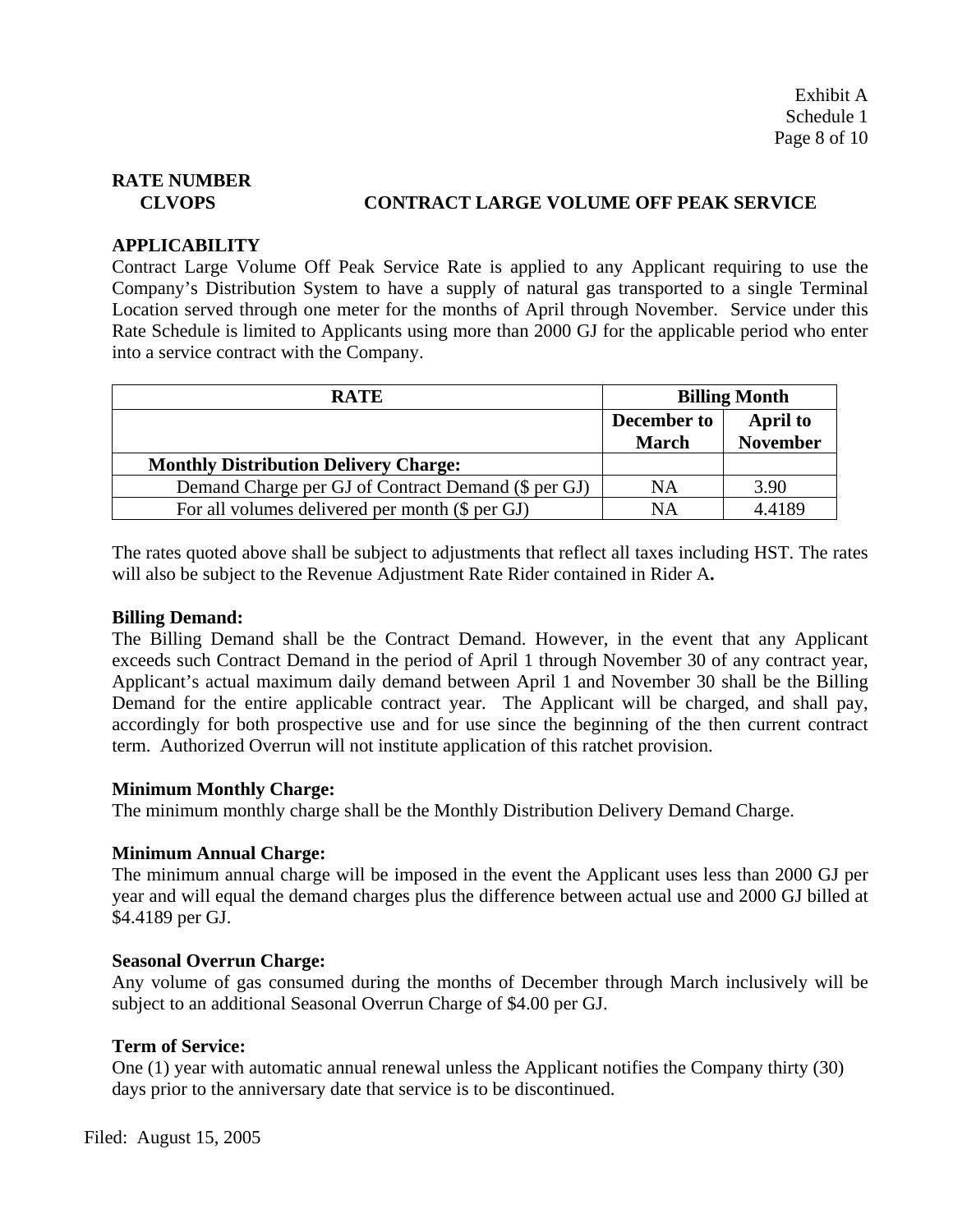Exhibit A Schedule 1 Page 9 of 10

#### **Terms and Conditions of Service:**

The provisions of Parts II, III, IV, V, VI and VII of the Company's **Handbook of Rates and Distribution Services** apply, as contemplated therein, to service under this Rate Schedule. Each Applicant served under this Rate Schedule shall enter into a Service Agreement with the Company.

#### **Effective Date:**

To apply to all bills rendered for gas transported on and after January 1, 2006.

#### **Special Metering Provisions:**

For Applicants taking service under this Rate Schedule, the Company may install metering and communication devices, which will provide the Company with hourly and daily consumption data.